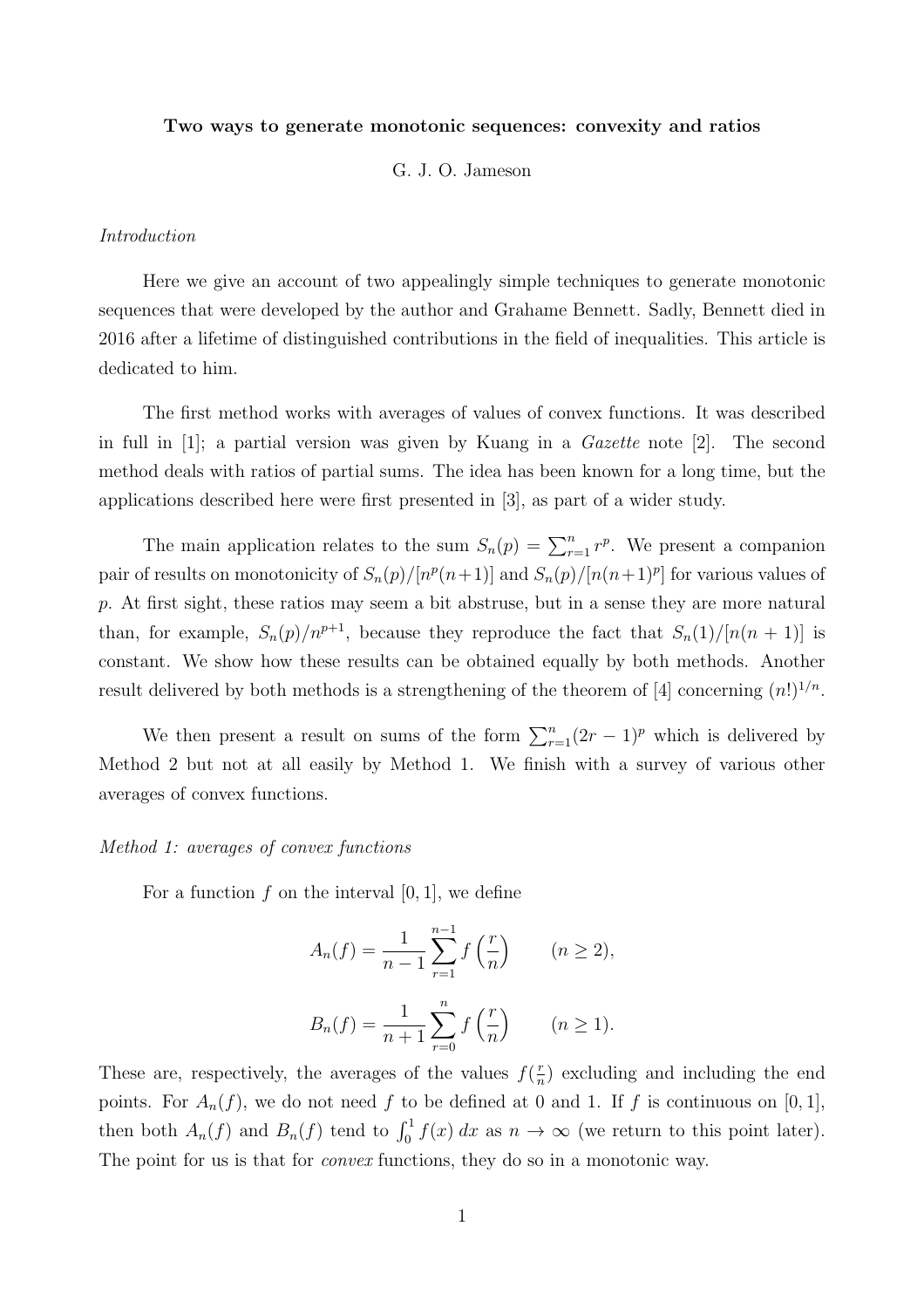Recall that  $f$  is "convex" on an interval  $I$  if it lies below the straight-line chord between any two points on its graph. More exactly, for  $x_1, x_2$  in I and  $0 \leq \lambda \leq 1$ , we have  $f[(1 - \lambda)x + \lambda y] \le (1 - \lambda)f(x) + \lambda f(y)$ . Also, f is "concave" if  $-f$  is convex. If a function is both convex and concave, then it is linear. A sufficient condition for convexity is that  $f''(x) \geq 0$  on the interval. So for  $x > 0$ , the function  $x^p$  is convex for  $p \geq 1$  and  $p \leq 0$ , and concave for  $0\leq p\leq 1.$  We can now state our results.

Theorem 1: If f is a convex function on  $(0, 1)$ , then  $A_n(f)$  increases with n. If f is concave, then  $A_n(f)$  decreases with n.

*Proof:* We prove the statement for convex  $f$ ; the statement for concave  $f$  then follows by considering  $-f$ . For  $1 \le r \le n-1$ , the point  $r/n$  lies between  $r/(n+1)$  and  $(r+1)/(n+1)$ . More exactly,

$$
\frac{r}{n} = \frac{n-r}{n} \frac{r}{n+1} + \frac{r}{n} \frac{r+1}{n+1}.
$$

Write  $f[r/(n+1)] = f_r$ . Since f is convex,

$$
f\left(\frac{r}{n}\right) \le \frac{n-r}{n}f_r + \frac{r}{n}f_{r+1}.
$$

Hence

$$
\sum_{r=1}^{n-1} f\left(\frac{r}{n}\right) \leq \frac{n-1}{n} f_1 + \frac{1}{n} f_2 + \frac{n-2}{n} f_2 + \frac{2}{n} f_3 + \dots + \frac{1}{n} f_{n-1} + \frac{n-1}{n} f_n
$$

$$
= \frac{n-1}{n} \sum_{r=1}^{n} f_r,
$$

which says that  $A_n(f) \leq A_{n+1}(f)$ .

Theorem 2: If f is convex on [0, 1], then  $B_n(f)$  decreases with n. If f is concave, then  $B_n(f)$  increases with n.

*Proof:* Assume f convex and take  $n \geq 2$ . This time, we use the fact that for  $1 \leq r \leq$  $n-1,$ 

$$
\frac{r}{n} = \frac{r}{n} \frac{r-1}{n-1} + \frac{n-r}{n} \frac{r}{n-1}
$$

.

Write  $f[r/(n-1)] = g_r$ . By convexity of f, for r as above,

$$
f\left(\frac{r}{n}\right) \le \frac{r}{n}g_{r-1} + \frac{n-r}{n}g_r,
$$

also  $f(0/n) = g_0$  and  $f(n/n) = g_{n-1}$ . Hence

$$
\sum_{r=0}^{n} f\left(\frac{r}{n}\right) \leq \frac{n}{n}g_0 + \frac{1}{n}g_0 + \frac{n-1}{n}g_1 + \frac{2}{n}g_1 + \dots + \frac{1}{n}g_{n-1} + \frac{n}{n}g_{n-1}
$$

$$
= \frac{n+1}{n} \sum_{r=0}^{n-1} g_r,
$$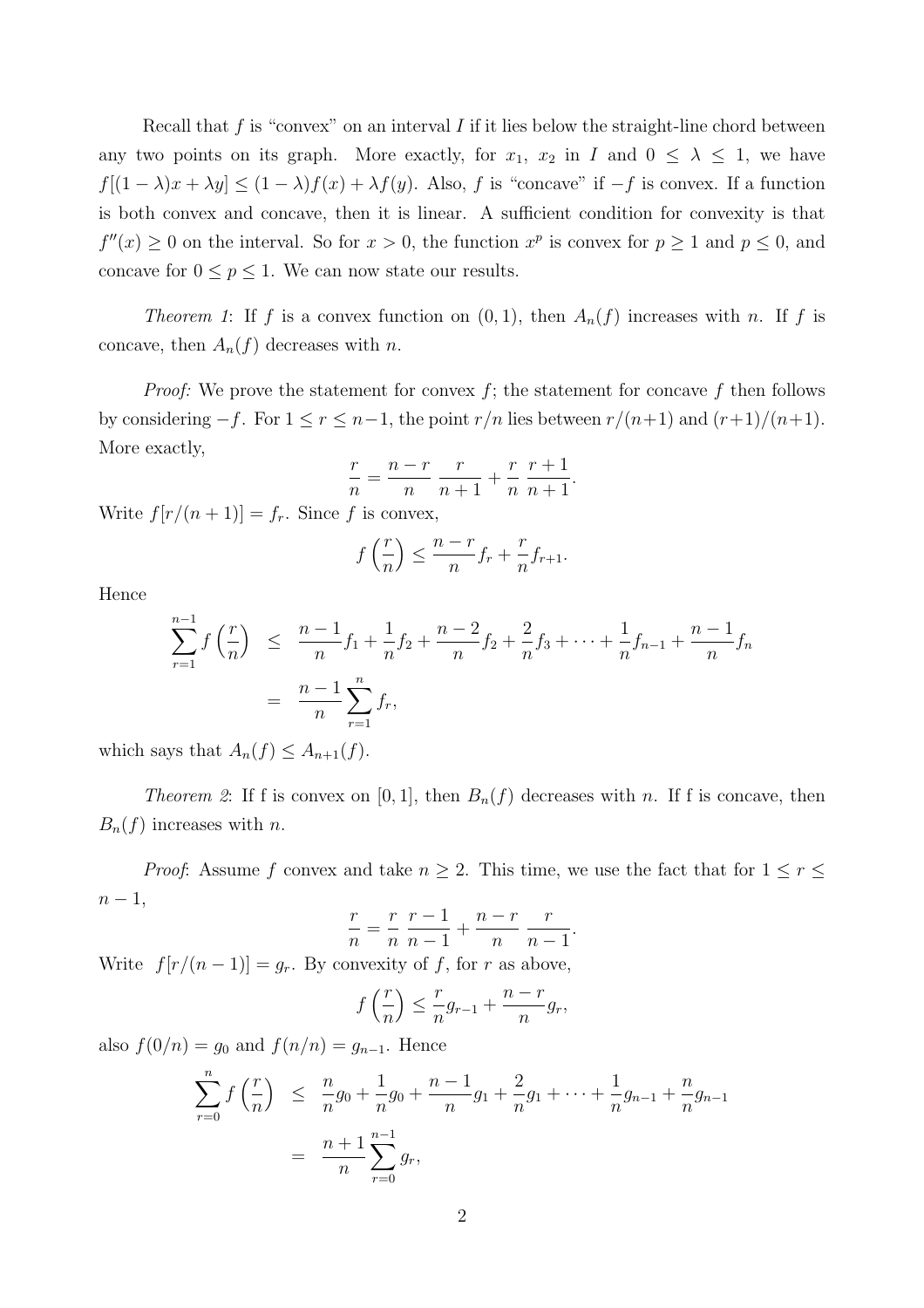which says that  $B_n(f) \leq B_{n-1}(f)$ .

Of course, if f is linear, it follows that  $A_n(f)$  and  $B_n(f)$  are constant. This is easily verified directly: if  $f(x) = x$ , then  $A_n(f) = B_n(f) = \frac{1}{2}$  for all n.

## Method 2: ratios of partial sums

Our second method for generating monotonic sequences is beautifully simple both to state and to prove. It is far from new: it appears as an exercise (albeit without serious applications) in [5, p. 21], published in 1908.

*Theorem 3*: Let  $(a_n)$  and  $(b_n)$  be sequences, with  $b_n > 0$  for all n. Write  $A_n =$  $a_1 + a_2 + \cdots + a_n$ , similarly  $B_n$ . If  $a_n/b_n$  increases (or decreases) with n, so does  $A_n/B_n$ .

(Of course, this notation  $A_n$  has no connection with the previous  $A_n(f)$ .)

*Proof*: We prove the increasing case: the decreasing one follows by considering  $-a_n$ . Write  $a_n = c_n b_n$  and  $A_n = K_n B_n$ . Then  $(c_n)$  is increasing, and hence  $A_n = \sum_{r=1}^n c_r b_r \leq$  $c_n \sum_{r=1}^n b_r = c_n B_n$ , so  $K_n \le c_n$ . So also  $K_n \le c_{n+1}$ , and we have

$$
A_{n+1} = A_n + a_{n+1}
$$
  
=  $K_n B_n + c_{n+1} b_{n+1}$   
 $\ge K_n (B_n + b_{n+1})$   
=  $K_n B_{n+1}$ .

But  $A_{n+1} = K_{n+1}B_{n+1}$ , so  $K_{n+1} \ge K_n$ .

The special case  $b_n = 1$  says: if  $a_n$  is increasing, then so is  $A_n/n$ , the arithmetic mean of  $a_1, a_2, \ldots, a_n$ . We mention here that we can deduce the same for the geometric mean:

Corollary 3.1: Let  $(a_n)$  be an increasing sequence of positive numbers, and let  $G_n =$  $(a_1a_2...a_n)^{1/n}$ . Then  $(G_n)$  increases with n. In particular,  $(n!)^{1/n}$  is increasing.

*Proof*: Since  $\log a_n$  increases with n, so does  $\frac{1}{n} \sum_{r=1}^n \log a_r = \log G_n$ .

Of course, to apply Theorem 3, we have to equip ourselves with the sequence  $a_n/b_n$ . The examples to follow will illustrate what this may involve.

# Application to  $S_n(p)$

Let  $S_n(p) = \sum_{r=1}^n r^p$ . We will show how both methods can be applied to this sum, with a similar outcome. Note that  $S_n(0) = n$  and  $S_n(1) = \frac{1}{2}n(n + 1)$ . We do not exclude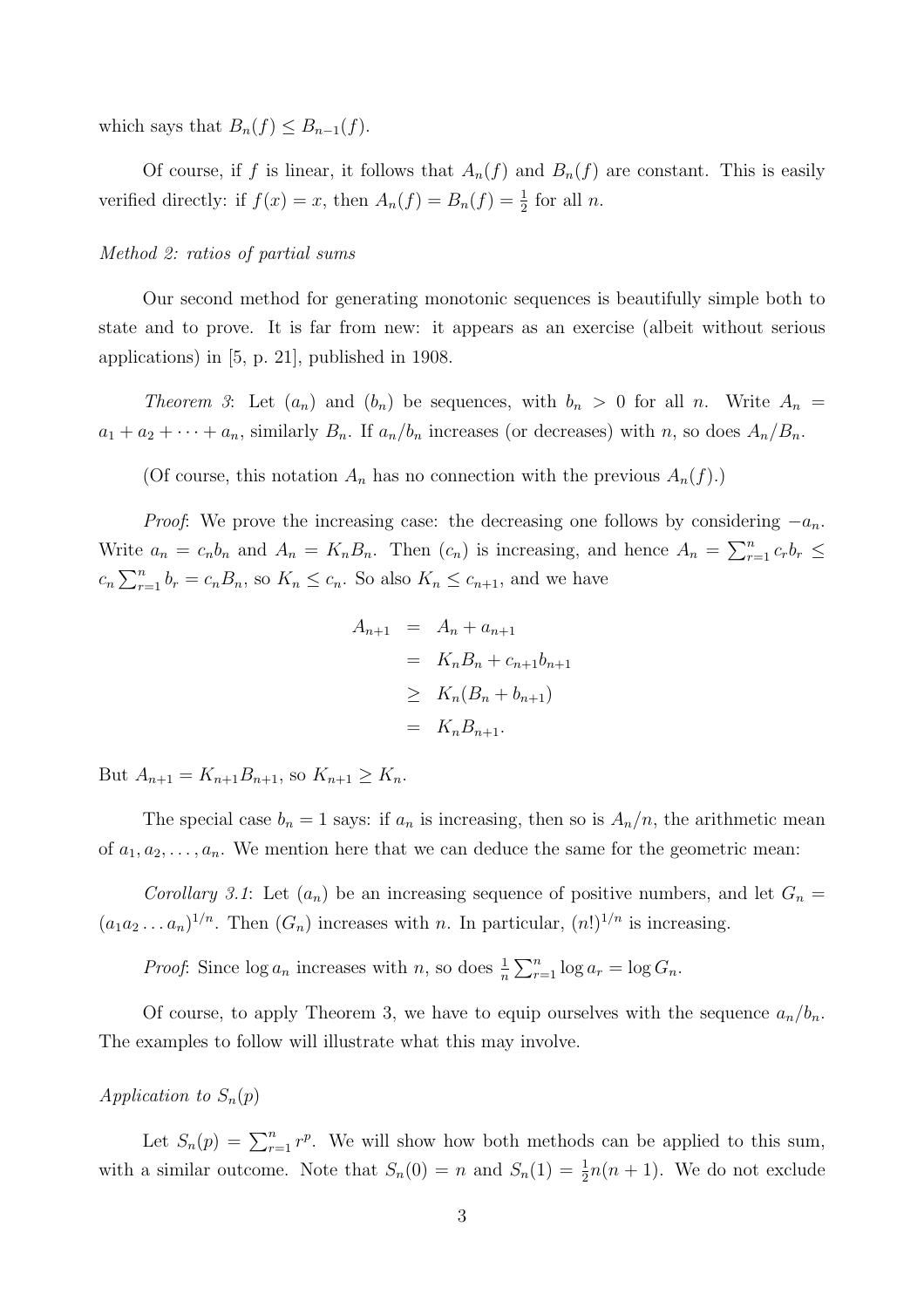negative values of p: for example,  $S_n(-1)$  is the harmonic sum  $H_n = \sum_{r=1}^n$ 1  $\frac{1}{r}$ .

A basic estimation of  $S_n(p)$  (which we will shortly improve) is given by comparison with the integral of  $x^p$ , as follows. Let f be any increasing function with  $f(0) = 0$ . Write  $S_n = \sum_{r=1}^n f(r)$ . On the interval  $[r-1, r]$ , we have  $f(r-1) \le f(x) \le f(r)$ , hence  $f(r-1) \le f(r)$  $\int_{r-1}^r f(x) dx \leq f(r)$ . Adding the right-hand inequalities for  $1 \leq r \leq n$  and the left-hand inequalities for  $1 \le r \le n+1$ , we obtain  $\int_0^n f(x) dx \le S_n \le \int_0^{n+1} f(x) dx$ . For  $f(x) = x^p$ , where  $p > 0$ , this says

$$
\frac{n^{p+1}}{p+1} \le S_n(p) \le \frac{(n+1)^{p+1}}{p+1}.\tag{1}
$$

hence  $S_n(p)/n^{p+1} \to 1/(p+1)$  as  $n \to \infty$ . In fact, this limit also holds for  $-1 < p < 0$ (we omit the details). Of course, for  $p < -1$ ,  $S_n(p)$  is simply the nth partial sum of the convergent series  $\sum_{r=1}^{\infty} r^p$ .

We are now ready for our Theorem on monotonicity.

Theorem 4: Let

$$
c_n(p) = \frac{S_n(p)}{n(n+1)^p}.
$$

Then  $c_n(p)$  increases with n for  $p \ge 1$  and  $p \le 0$ , and decreases for  $0 \le p \le 1$ .

Also, let

$$
d_n(p) = \frac{S_n(p)}{n^p(n+1)}.
$$

Then  $d_n(p)$  decreases with n for  $p \geq 1$ , and increases for  $p \leq 1$ .

The reversals at  $p = 1$  reflect the fact that  $c_n(1)$  and  $d_n(1)$  have the constant value  $\frac{1}{2}$ . Similarly,  $c_n(0)$  has the constant value 1.

Ahead of the proof (by both methods), note that for  $p \leq 0$ , the statement for  $d_n(p)$ follows from the one for  $c_n(p)$ . In fact,

$$
d_n(p) = \left(\frac{n+1}{n}\right)^{p-1} c_n(p).
$$

Now  $(n+1)/n = 1 + \frac{1}{n}$ , which is decreasing. Since  $p-1 < 0$ ,  $[(n+1)/n]^{p-1}$  is increasing.

Recall that  $x^p$  is convex for  $p \ge 1$  and  $p \le 0$ , and concave for  $0 \le p \le 1$ . With this remark, we can read off Theorem 4 from Theorems 1 and 2 without further work.

*Proof by Method 1*: The statements for  $c_n(p)$  are given by Theorem 1 with  $f(x) = x^p$ , since

$$
A_{n+1}(f) = \frac{1}{n} \sum_{r=1}^{n} \frac{r^p}{(n+1)^p} = c_n(p).
$$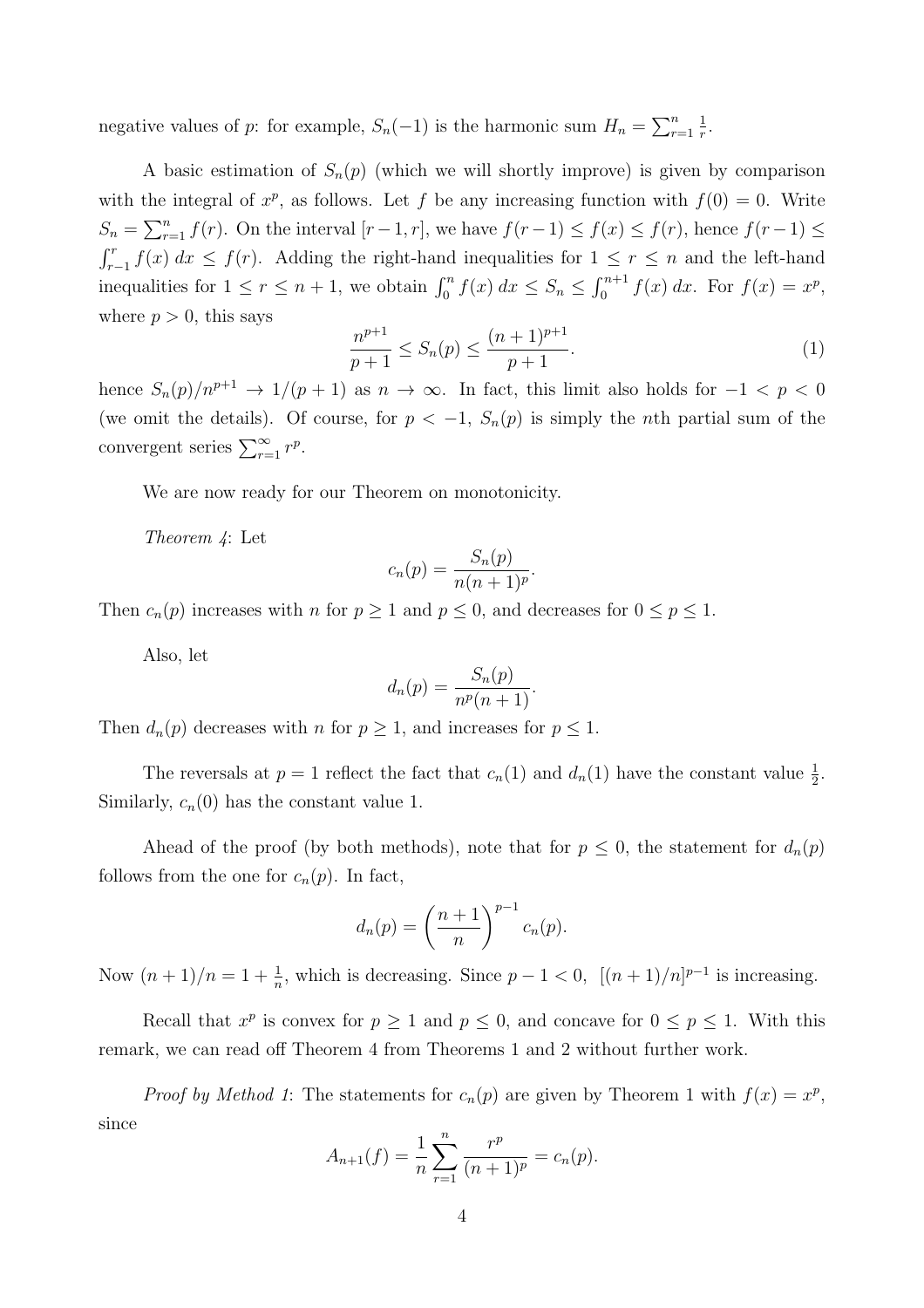By the preceding remark, we only need to consider  $d_n(p)$  for  $p \geq 0$ . The statements are given by Theorem 2, since

$$
B_n(f) = \frac{1}{n+1} \sum_{r=0}^n \frac{r^p}{n^p} = d_n(p). \qquad \Box
$$

The proof by Method 2 needs a little more work. We include it for comparison, and because it paves the way for the proof of another result to follow.

*Proof by Method 2*: We apply Theorem 3 to  $1/c_n(p)$ : this equals  $A_n/B_n$ , where

$$
a_n = n(n+1)^p - (n-1)n^p, \t b_n = n^p.
$$

So for  $p \neq 0$ ,

$$
\frac{a_n}{b_n} = n\left(1 + \frac{1}{n}\right)^p - n + 1.
$$

Now

$$
\frac{d}{dx}\left(1+\frac{x}{n}\right)^p = \frac{p}{n}\left(1+\frac{x}{n}\right)^{p-1},
$$

and hence

$$
\frac{a_n}{b_n} = n \left[ \left( 1 + \frac{x}{n} \right)^p \right]_0^1 + 1 = p \int_0^1 \left( 1 + \frac{x}{n} \right)^{p-1} dx + 1.
$$

Now  $1+\frac{x}{n}$  decreases with n, so  $(1+\frac{x}{n})^{p-1}$ , and hence its integral, decreases if  $p\geq 1$  and increases if  $p < 1$ . For  $a_n/b_n$ , this is reversed by the factor p when  $p < 0$ . The result follows.

For  $d_n(p)$ , with  $p > 0$ , we have  $1/d_n(p) = A_n/B_n$ , where

$$
a_n = n^p(n+1) - (n-1)^p n, \qquad b_n = n^p.
$$

So, in similar style,

$$
\frac{a_n}{b_n} = n + 1 - n \left( 1 - \frac{1}{n} \right)^p = 1 + p \int_0^1 \left( 1 - \frac{x}{n} \right)^{p-1} dx.
$$

This increases with *n* if  $p \ge 1$  and decreases if  $0 < p < 1$ .

*Example 1*: We can illustrate the case  $p = 2$  by giving exact expressions. Since  $S_n(2) =$ 1  $\frac{1}{6}n(n+1)(2n+1)$ , we have

$$
6c_n(2) = 2 - \frac{1}{n+1}, \qquad 6d_n(2) = 2 + \frac{1}{n},
$$

showing that  $c_n(2)$  is indeed increasing and  $d_n(2)$  decreasing.

Example 2: The case  $p = -1$  for  $c_n(p)$  says that  $(1 + \frac{1}{n})H_n$  increases with n. On writing it out, one finds that this actually follows from the inequality  $H_n \leq n$ .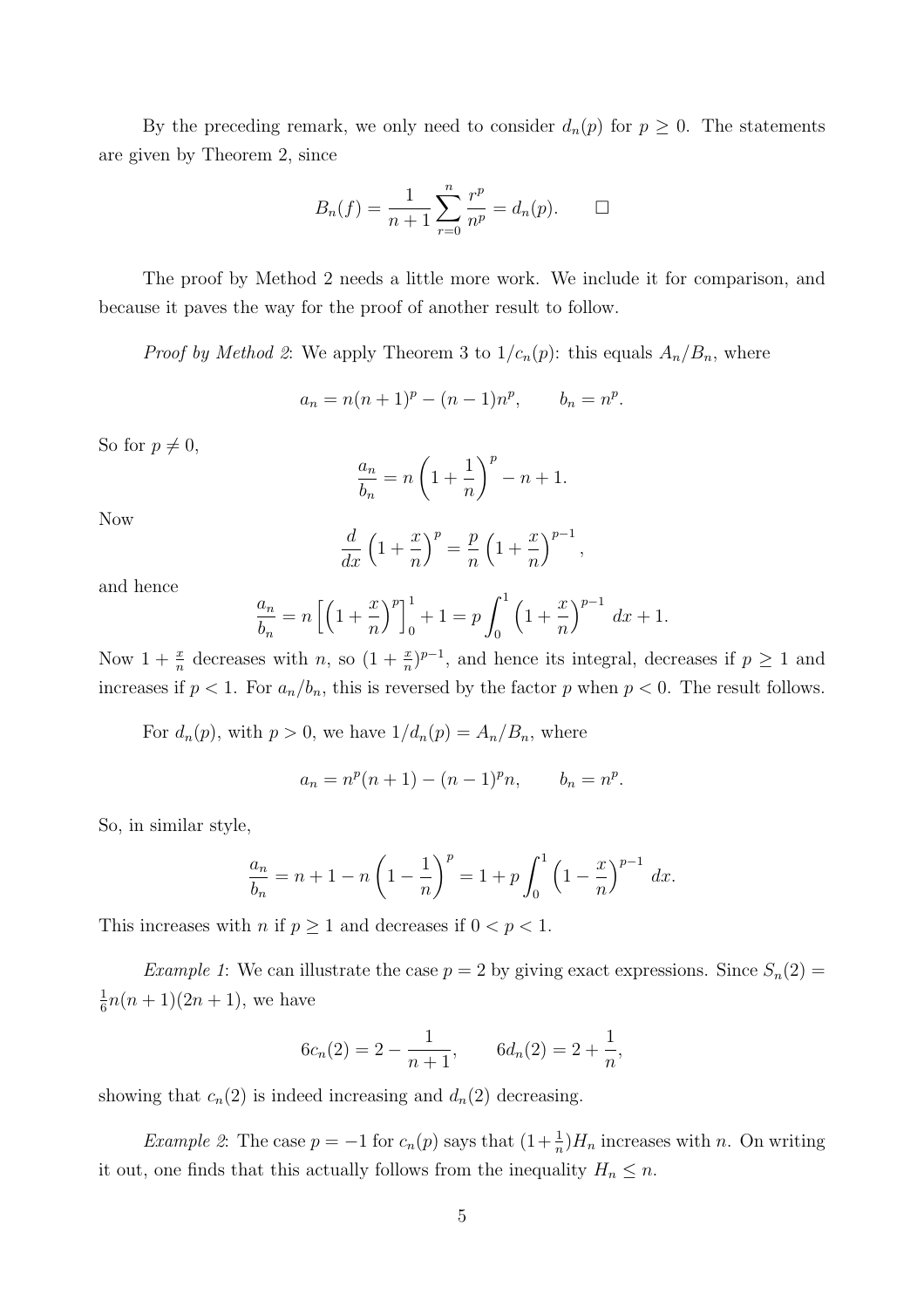We mention a number of consequences of Theorem 4.

If  $p > 0$ , it follows from (1) that  $c_n(p)$  and  $d_n(p)$  tend to  $1/(p+1)$  as  $n \to \infty$ . Since the terms of an increasing sequence are not greater than the limit, we can deduce the following refinement of (1):

Corollary 4.1: For  $p \geq 1$ , we have

$$
\frac{1}{p+1}n^p(n+1) \le S_n(p) \le \frac{1}{p+1}n(n+1)^p.
$$

The inequalities reverse when  $0 < p \leq 1$ .

At the cost of some loss of accuracy, we can deduce simpler statements where the denominators are  $n^{p+1}$  and  $(n+1)^{p+1}$ .

Corollary 4.2: Let  $u_n(p) = S_n(p)/n^{p+1}$ . Then  $u_n(p)$  decreases if  $p \ge 0$  and increases if  $p \leq 0$ .

*Proof*: We have  $u_n(p) = (1 + \frac{1}{n})d_n(p)$ , hence is decreasing for  $p \ge 1$ . Also,  $u_n(p) =$  $(1 + \frac{1}{n})^p c_n(p)$ , hence is decreasing for  $0 \le p \le 1$  and increasing for  $p < 0$ .

Corollary 4.3: Let  $v_n(p) = S_n(p)/(n+1)^{p+1}$ . Then  $v_n(p)$  is increasing for all p.

*Proof:* For  $p \ge 1$  and  $p < 0$ , this follows from  $v_n(p) = \frac{n}{n+1}c_n(p)$ , since  $n/(n+1)$ is increasing. For  $0 < p \le 1$ , it follows from  $v_n(p) = \frac{n}{n+1} p d_n(p)$ .

Note that unlike  $c_n(p)$  and  $d_n(p)$ , these ratios fail to be constant when  $p = 1$ .

## Application to n!

We now describe another result delivered by both methods.

*Theorem 5*: The expression  $\frac{1}{\sqrt{1}}$  $n+1$  $(n!)^{1/n}$  decreases with n.

It was shown in [4] that  $\frac{1}{n}(n!)^{1/n}$  decreases; this statement is weaker than ours, because their expression equates to ours multiplied by the decreasing factor  $1 + \frac{1}{n}$ .

*Proof 1*: We apply Theorem 1 to the concave function  $\log x$  (recall that for this Theorem there is no need for f to be defined at 0). Then  $A_{n+1}(f)$  decreases with n. The result follows, since

$$
A_{n+1}(f) = \frac{1}{n} \sum_{r=1}^{n} \left( \log r - \log(n+1) \right) = \frac{1}{n} \log(n!) - \log(n+1).
$$

*Proof 2*: Let  $a_n = n[\log(n+1) - \log n]$ . Then  $a_n = \int_0^1$ n  $\frac{n}{n+x} dx$ . For  $x \geq 0$ ,  $\frac{n}{n+x}$  increases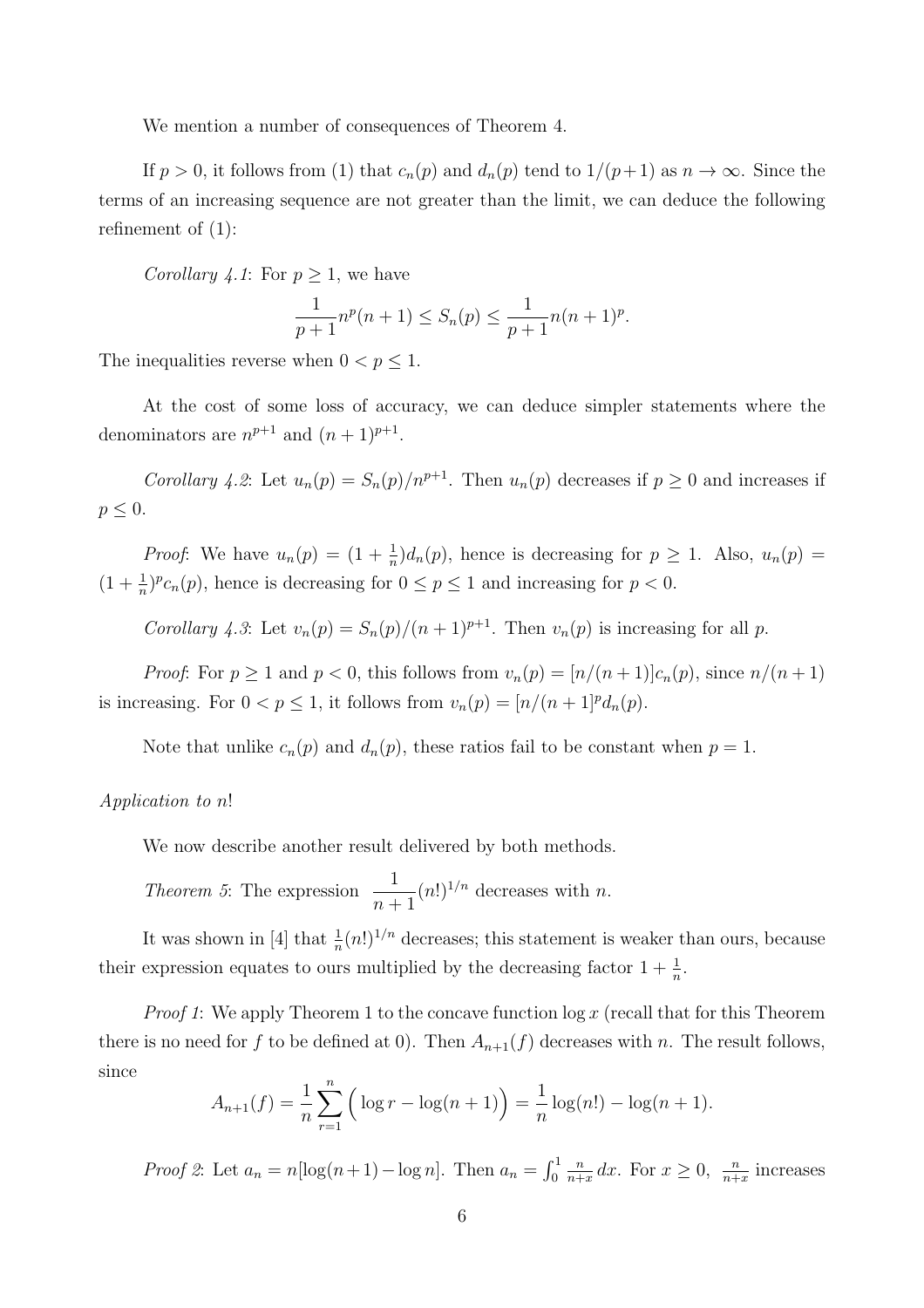with n, since  $\frac{n+x}{n} = 1 + \frac{x}{n}$  decreases. So  $a_n$  increases. By Theorem 3, so does  $A_n/n$ . But

$$
\frac{A_n}{n} = \frac{1}{n} \sum_{r=1}^n r[\log(r+1) - \log r] = \log(n+1) - \frac{1}{n} \sum_{r=1}^n \log r.
$$

*Note*: There is another application of Proof 2: take  $a_n = \log(n+1) - \log n$  and  $b_n = \frac{1}{n}$  $\frac{1}{n},$ to conclude that  $\log(n+1)/H_n$  increases with n.

### Some further applications of Method 2

Method 1 gives an instant proof for sequences that are of one of the forms described, but it is limited to such sequences. Method 2 is effective in some areas beyond the reach of Method 1. One such area concerns odd-number sums. Let

$$
U_n(p) = \sum_{r=1}^n (2r-1)^p.
$$

An immediate application of Theorem 3 is that  $U_n(p)/S_n(p)$  increases with n for  $p > 0$ , since this is of the form  $A_n/B_n$ , where  $a_n/b_n = (2 - \frac{1}{n})$  $\frac{1}{n}$ <sup> $\binom{n}{n}$ </sup>. More seriously, by a suitable modification of the proof by Method 2, we can derive a pleasantly simple analogue of Theorem 4 for  $U_n(p)$ . This proof follows [2, p. 559].

Theorem 6: The expression  $\frac{U_n(p)}{n^{p+1}}$  increases with n if  $p \ge 1$  or  $p \le 0$ , and decreases if  $0 \leq p \leq 1$ .

Remark: The reversal at  $p = 1$  reflects the fact that  $U_n(1) = n^2$ .

Lemma: Let  $g(t) = (1+t)^p + (1-t)^p$ . If  $p \ge 1$  or  $p \le 0$ , then  $g(t)$  increases with t for  $0 \leq t < 1$ . If  $0 \leq p \leq 1$ , then  $g(t)$  decreases.

*Proof*: We have  $g'(t) = p[(1+t)^{p-1} - (1-t)^{p-1}]$ . Hence  $g'(t) \ge 0$  on  $[0,1)$  if  $p \ge 1$  or  $p \leq 0$ , and  $g'(t) \leq 0$  if  $0 \leq p \leq 1$ .

*Proof of Theorem 6*: If  $p \leq -1$ , then  $1/n^{p+1} = n^q$  where  $q \geq 0$ , so increases with *n*, so the statement is trivial. So assume that  $p > -1$ . We have  $n^{p+1}/U_n(p) = A_n/B_n$ , where

$$
a_n = n^{p+1} - (n-1)^{p+1}, \qquad b_n = (2n-1)^p.
$$

Then

$$
\frac{a_n}{b_n} = (2n-1) \left[ \left( \frac{n}{2n-1} \right)^{p+1} - \left( \frac{n-1}{2n-1} \right)^{p+1} \right]
$$

$$
= \frac{2n-1}{2^{p+1}} \left[ \left( 1 + \frac{1}{2n-1} \right)^{p+1} - \left( 1 - \frac{1}{2n-1} \right)^{p+1} \right].
$$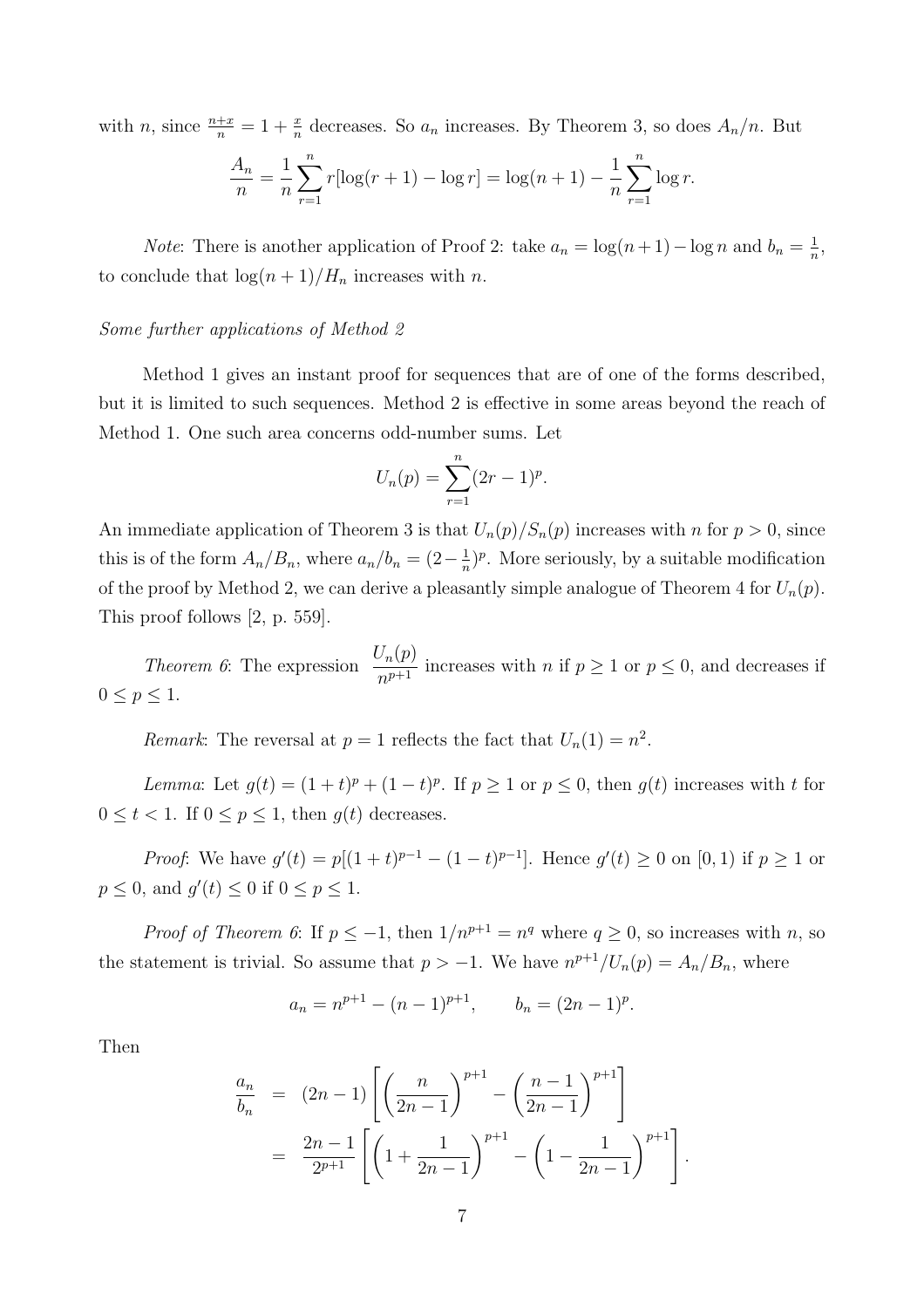Now

$$
(2n-1)\frac{d}{dx}\left(1+\frac{x}{2n-1}\right)^{p+1} = (p+1)\left(1+\frac{x}{2n-1}\right)^p,
$$
  

$$
a_n \qquad p+1
$$

so

$$
\frac{a_n}{b_n} = \frac{p+1}{2^{p+1}} I_n,
$$

where

$$
I_n = \int_{-1}^1 \left(1 + \frac{x}{2n-1}\right)^p dx = \int_0^1 \left[\left(1 + \frac{x}{2n-1}\right)^p + \left(1 - \frac{x}{2n-1}\right)^p\right] dx.
$$

By the Lemma,  $I_n$  decreases with n if  $p \ge 1$  or  $p \le 0$ , and increases with n if  $0 \le p \le 1$ . The statement follows, by Theorem 3.

Clearly, this sum is not a case of  $A_n(f)$  or  $B_n(f)$ . In the next section, we will see what happens when this problem is addressed by function averages.

By a slight variation of the proof of Theorem 6, one can establish another result of this kind for  $S_n(p)$ : the expression

$$
\frac{S_n(p)}{(2n+1)^{p+1}-1}
$$

increases with *n* if  $p \ge 1$  or  $-1 < p \le 0$ , and decreases if  $0 \le p \le 1$ . The reader may care to attempt the details. Note that again the expression is constant when  $p = 1$ , since  $(2n + 1)^2 - 1 = 4n(n + 1).$ 

## Some other averages of convex functions

First, we investigate averages including one end-point. Write

$$
L_n(f) = \frac{1}{n} \sum_{r=0}^{n-1} f\left(\frac{r}{n}\right), \qquad R_n(f) = \frac{1}{n} \sum_{r=1}^{n} f\left(\frac{r}{n}\right).
$$

Simple formulae link these sums with  $A_n(f)$  and  $B_n(f)$ , for example  $nR_n(f) = \sum_{r=1}^n f(\frac{r}{n})$  $\frac{r}{n}) =$  $(n+1)B_n(f) - f(0)$ , hence  $R_n(f) = (1 + \frac{1}{n})B_n(f) - \frac{1}{n}$  $\frac{1}{n}f(0)$ . Note also that if  $g(x) = f(1-x)$ , then  $L_n(g) = R_n(f)$ .

These unsymmetrical averages are arguably less natural than  $A_n(f)$  and  $B_n(f)$ . They fail to be constant for  $f(x) = x$ : in fact, then  $L_n(f) = \frac{1}{2}(1 - \frac{1}{n})$  $\frac{1}{n}$ ) and  $R_n(f) = \frac{1}{2}(1 + \frac{1}{n}).$ So  $R_n(f)$  is decreasing for  $f(x) = x$ , but increasing for  $f(x) = -x$ : there is no result to the effect that  $R_n(f)$  is either increasing or decreasing for all convex f. However, restricted results on monotonicity do follow easily from Theorems 1 and 2:

Theorem 7: If f is convex and increasing, then  $R_n(f)$  decreases with n and  $L_n(f)$ increases. If f is convex and decreasing, then  $R_n(f)$  increases and  $L_n(f)$  decreases.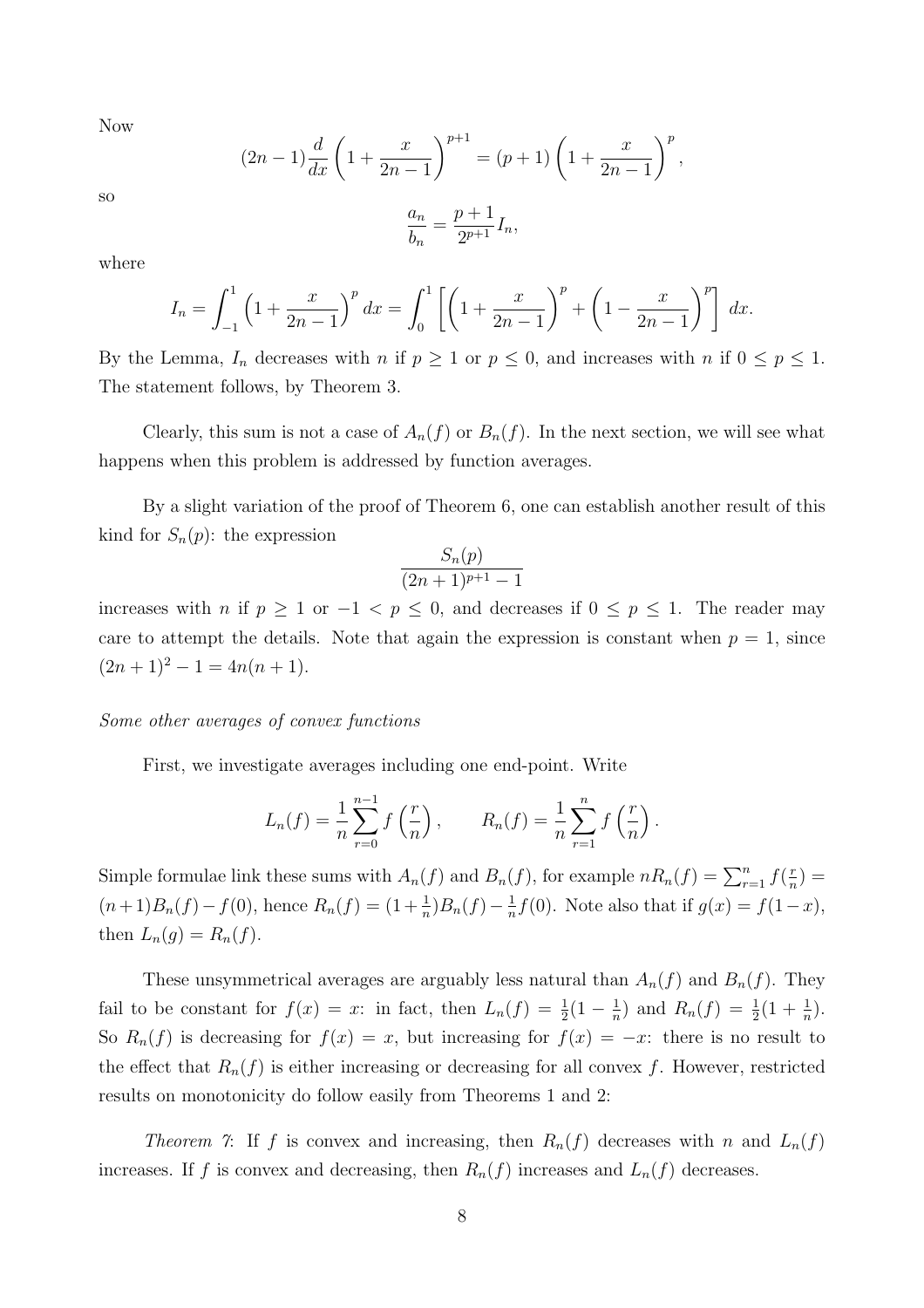*Proof:* The statements for  $L_n(f)$  follow from those for  $R_n(f)$  by applying them to  $g(x) = f(1-x)$ . Suppose that f is convex and increasing. Let  $h(x) = f(x) - f(0)$ . Then  $R_n(h) = R_n(f) - f(0)$ ,  $h(0) = 0$  and  $h(x) \ge 0$  on [0,1]. So  $R_n(h) = (1 + \frac{1}{n})B_n(h)$  and  $B_n(h) \geq 0$ . By Theorem 2,  $B_n(h)$  is decreasing. Hence  $R_n(h)$  is decreasing.

Similarly, if f is decreasing, let  $k(x) = f(x) - f(1)$ . Then  $R_n(k) = (1 - \frac{1}{n})$  $\frac{1}{n}$ ) $A_n(k)$ , which is increasing, by Theorem 1.  $\Box$ 

This result was presented in [3]. While it serves to satisfy curiosity about averages with one end point, it is clear that it is weaker than Theorems 1 and 2.

Applied to  $f(x) = x^p$ , Theorem 7 reproduces Corollaries 4.2 and (for  $p > 0$ ) 4.3, since  $u_n(p) = R_n(f)$  and  $v_n(p) = L_{n+1}(f)$ .

We can now clarify the relation with  $\int_0^1 f(x) dx$ . If f is continuous on [0, 1], then  $L_n(f)$ and  $R_n(f)$  are Riemann sums for this integral (in the sense that a value of  $f(x)$  is chosen from each successive interval). So they both converge to the integral as  $n \to \infty$ , and it follows that the same is true for  $A_n(f)$  and  $B_n(f)$ , as stated earlier.

We now revisit Theorem 6. The sum is of the form

$$
M_n(f) = \frac{1}{n} \sum_{r=1}^n f\left(\frac{2r-1}{2n}\right).
$$

What can we say about this kind of average? It passes the test of being constant for  $f(x) = x$ . It describes the approximation to  $\int_0^1 f(x) dx$  given by taking the tangent to the curve at the mid-point of each interval  $\left[\frac{r-1}{n}, \frac{r}{n}\right]$  $\frac{r}{n}$ . A convex function f lies above its tangents, so  $M_n(f) \leq \int_0^1 f(x) dx$ .

A dual approximation to the integral is given by the trapezium rule: let

$$
T_n(f) = \frac{1}{2n}f(0) + \frac{1}{n}\sum_{r=1}^{n-1} f\left(\frac{r}{n}\right) + \frac{1}{2n}f(1).
$$

From the definition of convexity, it is clear that  $T_n(f) \geq \int_0^1 f(x) dx$  for convex functions.

In the light of these facts, it seems plausible that for convex  $f, M_n(f)$  increases with n and  $T_n(f)$  decreases. However, this is not true, as the following example shows.

Example 3: Let  $f(x) = |x-\frac{1}{2}|$  $\frac{1}{2}$ . Then  $M_2(f) = \frac{1}{2}(\frac{1}{4} + \frac{1}{4})$  $\frac{1}{4}$ ) =  $\frac{1}{4}$ , while  $M_3(f) = \frac{1}{3}(\frac{1}{3} + 0 +$ 1  $\frac{1}{3}$ ) =  $\frac{2}{9}$ . The reader can easily verify that  $T_2(f) = \frac{1}{4}$  and  $T_3(f) = \frac{5}{18}$ .

The true state of affairs was established in [1]: the suspected results hold if  $f$  is convex and also  $f'$  is either convex or concave. This, of course, delivers Theorem 6. However, the